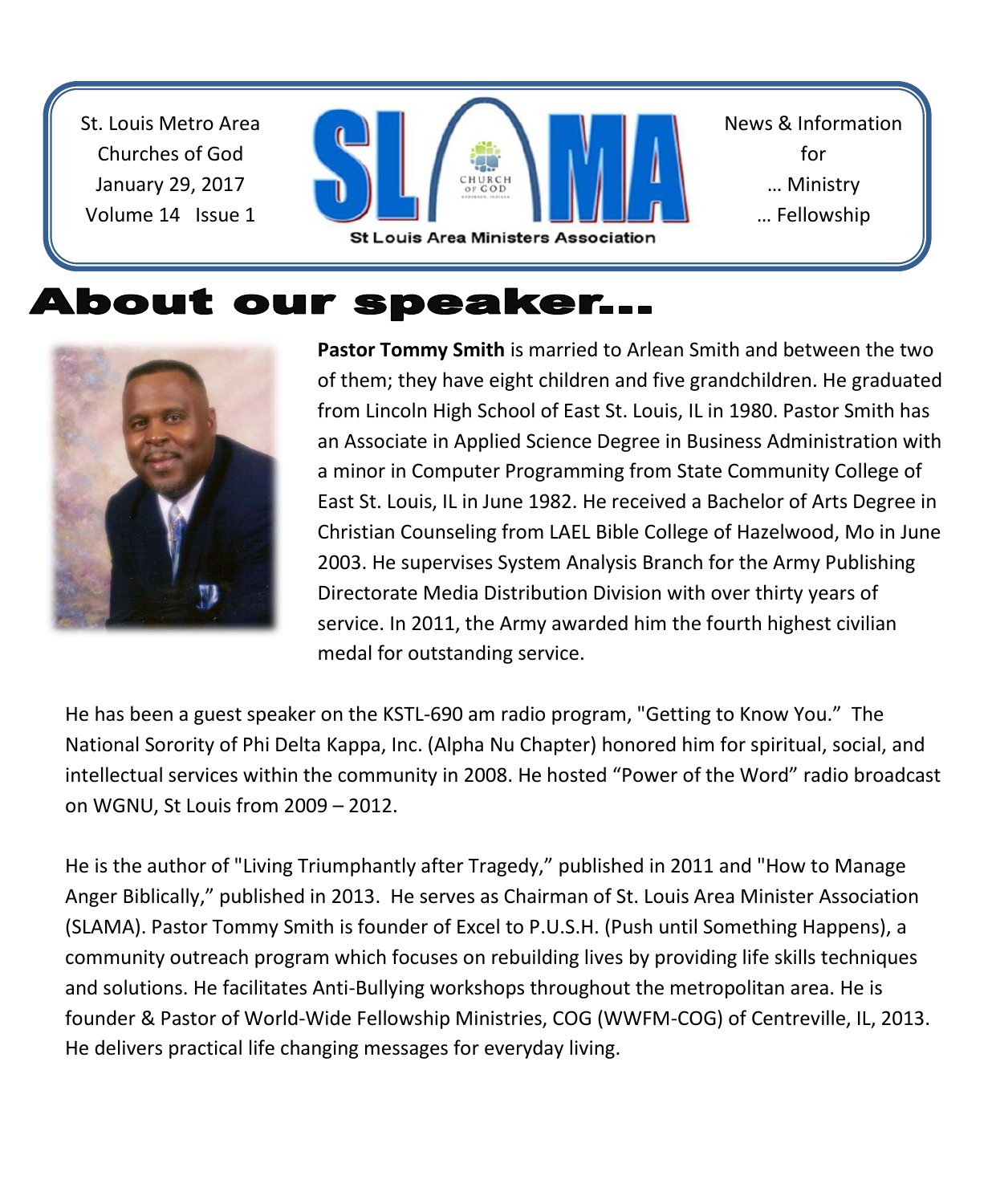# Women<br>Changing<br>the **WONU**

# 2017 **Church of God Women's Convention**

**Hilton Daytona Beach Oceanfront Resort** 

Oct. 26 - Oct. 29, 2017

"... For Such a Time a This." ESTHER 4: 13-14

#### **Special Event:**



**Stop Hunger Now Pack Meals** for the Hungry

STOP HUNGER NOW **Main Speakers:** 



### **Hilton Oceanfront Resort**



Melissa Senseman-Pratt



Mary Ann Martinez-Garcia

**Prayer Breakfast** 



Allyson Smith



**Cheryl Sanders** 

Worship Leader:



Lynda Randle

**Musical Guest:** 





Leslie Parker Barnes

**Missionary Speakers:** 





**Speakers:** 



Doris Dale **Alice Dise**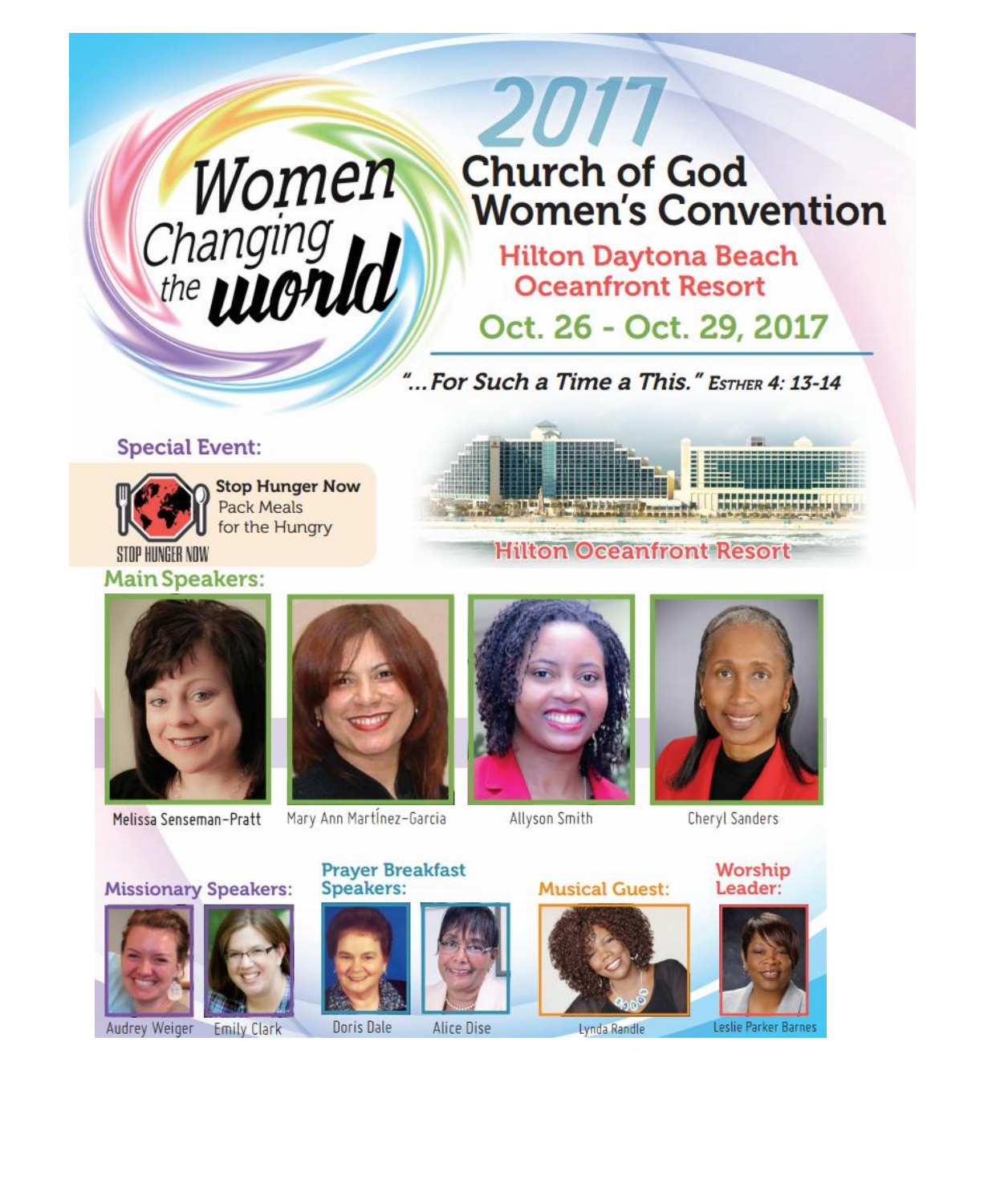

The NIYC will take place in Little Rock, Arkansas. Register now to lock in the current rate at niyc.org/2017. Go to [www.niyc.org](http://www.niyc.org/) for additional information.

## **UMBRELLA PRAYER**

The Umbrella Prayer Group meets every **3 rd Saturday** at **10:00am** at Beauvais Manor Healthcare & Rehab Center located at 3626 Magnolia (off Grand Ave), St. Louis, MO 63310. All are welcome to come and help encourage the residents.

Group Prayer takes place on **Friday evenings at 6:30pm** and the **First Saturday of the month at 8:00am**. The conference dial in number is below:

1-605-475-4700, Access Code 506264#

**ATTENTION:** T-Mobile and Metro PCS customers must dial 559-546-1400 to avoid a .01 per minute charge. You will be prompted to key in the dial in number and access code.

**Coordinators:** Sis. Sallie Hatter 618-271-2214 Sis. Janna Sue Stowers 314-388-2464



Planning meetings for area youth events are held every fourth Monday of the month at 7:00pm via video conference.

You may contact Min. Brian Burton via email at bmbbmb314@yahoo.com to be included on the distribution for the video conference invitation.

We're asking for all youth, youth leaders and/or representatives from each church to participate.

Like MAYCOG on facebook.

# **Illinois Ministries IMPACT DAY**

with General Assembly & Minister's Meeting

**November 4, 2017** @ Camp Warren **Decatur, IL** 

#### **SCHEDULE OF EVENTS**

10:00 am - CALL TO BEGIN 10:15 - Session One - IMPACT DAY 11:30 - Special Presentations Noon - Minister's Meeting - Credential's Team Reporting 12:30 - Lunch 1:15 - Session Two - IMPACT DAY 2:00pm - General Assembly 3:00pm - Dismissal